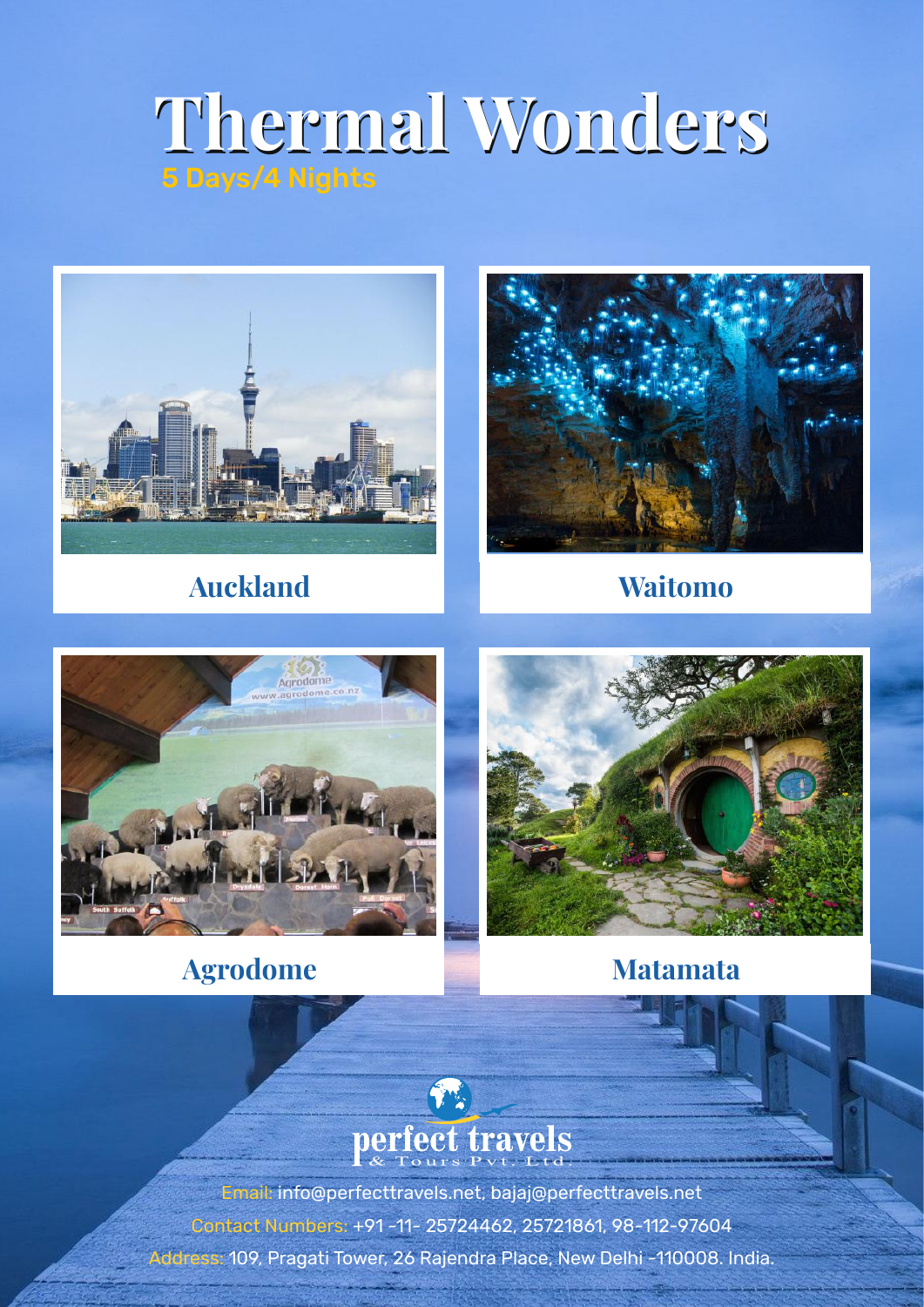

### 1 NIGHT AUCKLAND / 2 NIGHTS ROTORUA / 1 NIGHT AUCKLAND

#### **ARRIVE AUCKLAND**

- Day: 01  $\rightarrow$  Welcome to New Zealand. On arrival in Auckland, 'The City of Sails'. Self-drive guests will collect your rental car at the airport and drive to your hotel. Auckland is New Zealand's largest city, located between two harbours with gentle sandy shores on the east coast and black sand, wild surf beaches on the west coast. The jewel in Auckland's crown is the Hauraki Gulf, home to sheltered, sparkling blue waters dotted with beautiful emerald islands.
	- Overnight in Auckland.

#### AUCKLAND – WAITOMO – MATAMATA - ROTORUA

- **Day: 02**  $\rightarrow$  Today after breakfast drive south, past rolling green hills and lush pastures to Waitomo. Here a subterranean wonderland lies underneath with a labyrinth of caves decorated with wonderful limestone formations and galaxies of glow worms. Enjoy a guided tour of Waitomo Glowworm Caves. Millions of years in the making, your guide brings Waitomo Cave to life with stories of its history, features and legends. View stunning delicate cave formations and enjoy a magical boat ride through the grotto under thousands of twinkling glowworms. Continue drive on to Matamata where you will step into the enchaning village of Hobbiton™ Movie Set for a two hour tour around the set. Your passionate guide will point out the intricate detailing, highlighting the most famous locations and explaning how the movie was made. After your tour, drive along the Thermal Exporer Highway and through Fitzgerald Glade, a green oasis lined with lush tree ferns and towering native vegetation. From the moment you entre Rotorua, you know you are somewhere like nowhere else. There is a scent of sulphur in the air and steam drifts from cracks and crevices. The city of Rotorua is surrounded by a fascinating geothermal landscape with spouting geysers and bubbling mud pools, freshwater lakes and majestic native forests. Home to the Te Arawa tribe, it's a region steeped in Maori legend. Arrive at Rotorua and check in into hotel.
	- Overnight stay at Rotorua.

#### ROTORUA – TE PUIA, RAINBOW SPRINGS, AGRODOME, MAORI HANGI DINNER

**Day: 03**  $\rightarrow$  Today after breakfast at hotel proceed by self-drive car to visit Te Puia Thermal Reserve, home to the world famous Pohutu geyser, boiling mud pools and silica formations. You will also find the native Kiwi bird here and the national schools of wood carving, weaving, stone and bone carving. Hear some amazing facts and join in the laughter at an Agrodome Farm Show, Witness a live sheep sheeing demonstration and the remarkable farm dogs in action. Visit the cute lambs and other baby farm animals in the Farmyard Nursery.Visit Rainbow Springs Nature Park and discover New Zealand's unique and fascintating wildlife, flora and fauna. This afternoon is free time to experience some of Rotorua's many other attractions. In the evening, enjoy a traditional Maori Hangi Dinner and Concert. .Hangi is the name for a Moari earth overn using hot stones to create steam for cooking.

Overnight stay at Rotorua.

Continue...

Email: info@perfecttravels.net, bajaj@perfecttravels.net Contact Numbers: +91 -11- 25724462, 25721861, 98-112-97604 Address: 109, Pragati Tower, 26 Rajendra Place, New Delhi -110008. India.